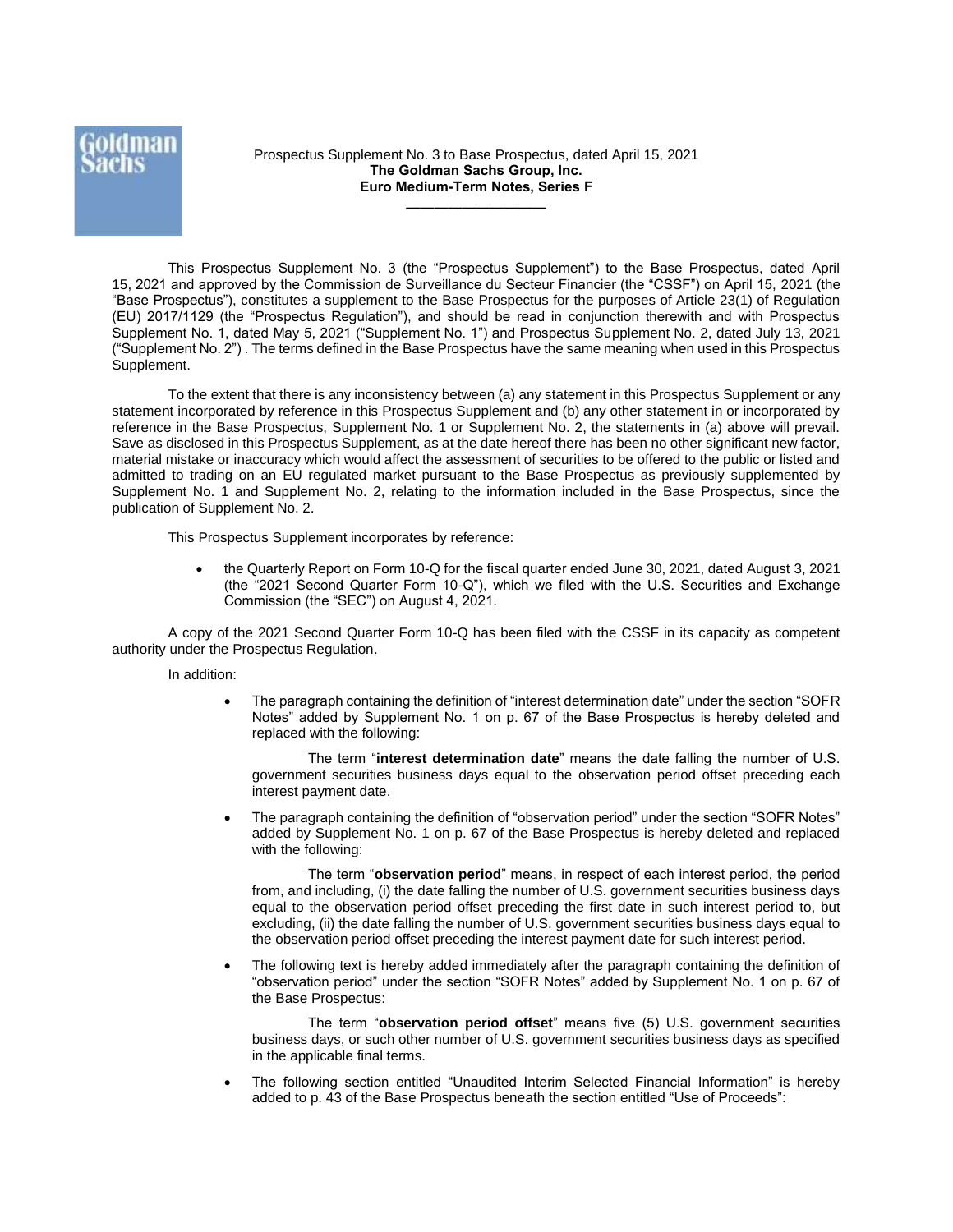## **Unaudited Interim Selected Financial Information**

Selected historical consolidated financial information relating to The Goldman Sachs Group, Inc. which summarizes the consolidated financial position of The Goldman Sachs Group, Inc. for the 6 months ended June 30, 2021 and June 30, 2020; and selected balance sheet information as of June 30, 2021 and December 31, 2020, is set out in the following tables:

| Income statement information                | For<br>ended<br>months<br>the<br>6<br>$30 - 06$ |             |
|---------------------------------------------|-------------------------------------------------|-------------|
|                                             | 2021                                            | 2020        |
| (in millions of USD)                        | (unaudited)                                     | (unaudited) |
| Total non-interest revenues                 | 29,981                                          | 19,781      |
| Net revenues, including net interest income | 33,092                                          | 22,038      |
| Pre-tax earnings                            | 15.177                                          | 2,639       |

| <b>Balance sheet information</b><br>  (in millions of USD) | As of<br>30-06-2021<br>(unaudited) | As of<br>31-12-2020    |
|------------------------------------------------------------|------------------------------------|------------------------|
| Total assets<br>Total liabilities                          | 1,387,922<br>1,286,032             | 1,163,028<br>1,067,096 |
| Total shareholders' equity                                 | 101.890                            | 95,932                 |

 The eighth paragraph under the section "Listing and General Information" on p. 135 of the Base Prospectus is hereby deleted and replaced with the following:

Potential conflicts of interests: transactions and relationships that may involve directors or executive officers or entities affiliated with them are described in the section "Certain Relationships and Related Transactions" on pages 91-94 of the 2021 Proxy Statement, which is incorporated by reference herein.

 The second paragraph under the caption "Material Adverse or Significant Changes and Legal Proceedings" on p. 136 of the Base Prospectus is hereby deleted and replaced with the following:

There has been no significant change in the financial or trading position of The Goldman Sachs Group, Inc. subsequent to June 30, 2021.

 The third paragraph under the caption "Material Adverse or Significant Changes and Legal Proceedings" on pp. 136 - 137 of the Base Prospectus is hereby deleted and replaced with the following:

The Goldman Sachs Group, Inc. has not been involved in any governmental, legal or arbitration proceedings during the twelve months before the approval date of this Base Prospectus, as supplemented, which may have, or have had in the recent past, significant effects on The Goldman Sachs Group, Inc.'s financial position or profitability, except as may otherwise be indicated in (1) Part II, Item 8: Financial Statements and Supplementary Data – Note 27: Legal Proceedings on pages 202 – 209 of our 2020 Form 10-K, or (2) Part I, Item 1: Financial Statements — Note 27. Legal Proceedings on pages 86 to 94 of our 2021 Second Quarter Form 10-Q.

 The following text is hereby added to p. S-5 of the Base Prospectus immediately following the text "Interest Payment Dates: [*specify*]" in the section beginning with "Floating Rate:" under the row titled "Interest Rate Note Provisions":

## [Observation Period Offset: [•]]

The 2021 Second Quarter Form 10-Q is incorporated by reference into, and forms part of, this Prospectus Supplement, and the information contained in the 2021 Second Quarter Form 10-Q shall be deemed to update any information contained in the Base Prospectus and any document incorporated by reference therein. The 2021 Second Quarter Form 10-Q will be available as described in the section "Documents Incorporated By Reference" in the Base Prospectus. This Prospectus Supplement and the 2021 Second Quarter Form 10-Q will be available on the website of the Luxembourg Stock Exchange at [http://www.bourse.lu.](http://www.bourse.lu/)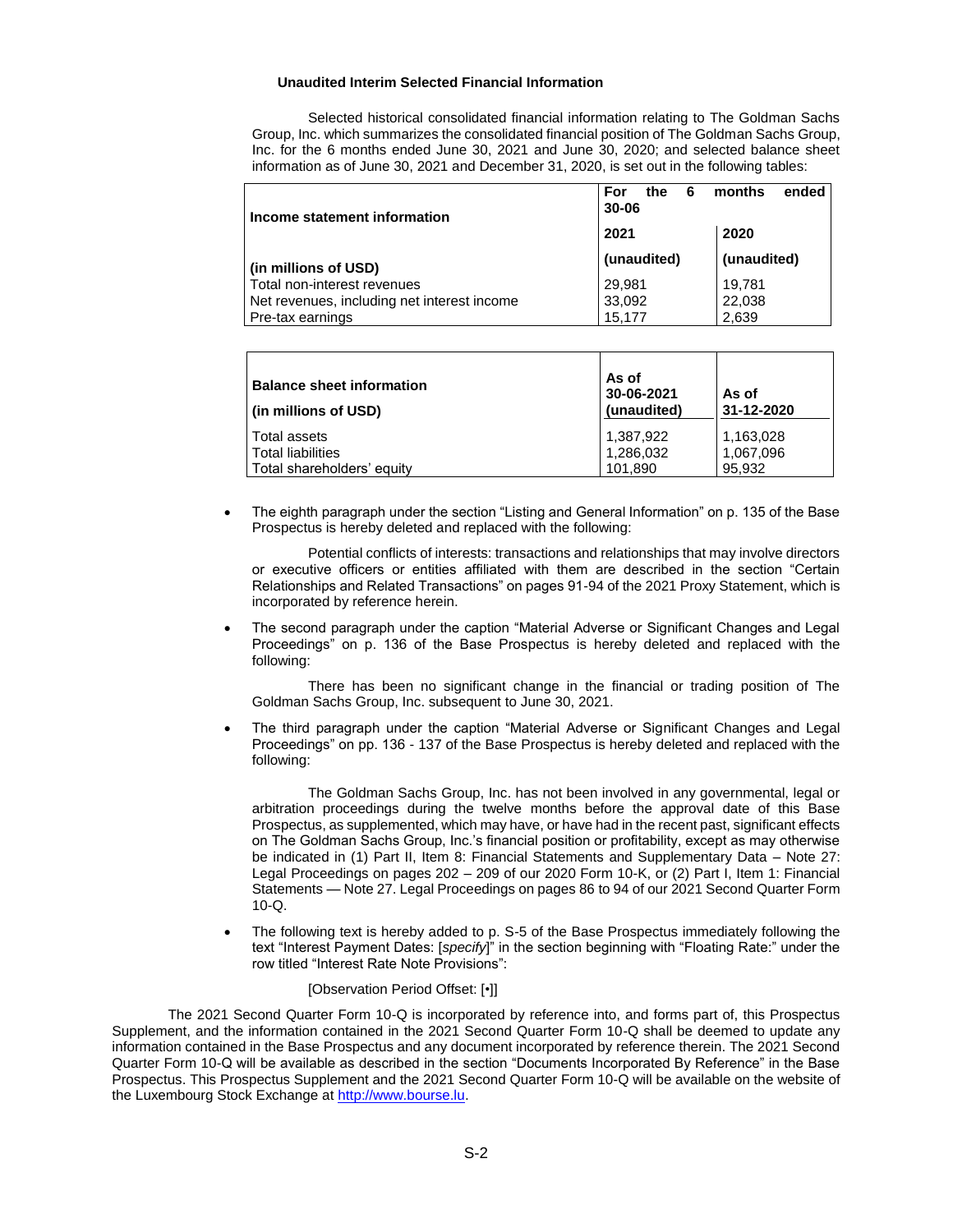## **Documents Incorporated by Reference**

The following list of documents (the "Reports") supersedes the list of documents incorporated by reference on pages 39 – 40 of the Base Prospectus:

- 1. the Annual Report on Form 10-K for the fiscal year ended December 31, 2020, dated February 19, 2021 (the "2020 Form 10-K"), including Exhibit 21.1 thereto ("Exhibit 21.1"), which we filed with the SEC on February 22, 2021 (accessible on [https://www.goldmansachs.com/investor-relations/redirects/2020-10](https://www.goldmansachs.com/investor-relations/redirects/2020-10-k.html) [k.html\)](https://www.goldmansachs.com/investor-relations/redirects/2020-10-k.html);
- 2. the Proxy Statement relating to our 2021 Annual Meeting of Shareholders on April 29, 2021 (the "2021 Proxy Statement"), which we filed with the SEC on March 19, 2021 (accessible on: [https://www.goldmansachs.com/investor-relations/financials/current/proxy-statements/2021-proxy](https://www.goldmansachs.com/investor-relations/financials/current/proxy-statements/2021-proxy-statement-pdf.pdf)[statement-pdf.pdf\)](https://www.goldmansachs.com/investor-relations/financials/current/proxy-statements/2021-proxy-statement-pdf.pdf);
- 3. the Current Report on Form 8-K dated April 14, 2021, including Exhibit 99.1 ("Exhibit 99.1 to the April 14 Form 8-K") thereto, which we filed with the SEC on April 14, 2021 (accessible on [https://www.goldmansachs.com/investor-relations/financials/8k/2021/8k-04-14-21.pdf\)](https://www.goldmansachs.com/investor-relations/financials/8k/2021/8k-04-14-21.pdf);
- 4. the terms and conditions of the Notes contained on pages 32-100 of the base prospectus dated June 11, 2010 (accessible o[n http://dl.bourse.lu/dlp/10f4681aaa29e64f828ebd3827ecd8e714\)](http://dl.bourse.lu/dlp/10f4681aaa29e64f828ebd3827ecd8e714);
- 5. the terms and conditions of the Notes contained on pages 33-102 of the base prospectus dated June 10, 2011 (accessible o[n http://dl.bourse.lu/dlp/10ec6a75dd9efe4adc961b3ff8c6cc67b9\)](http://dl.bourse.lu/dlp/10ec6a75dd9efe4adc961b3ff8c6cc67b9);
- 6. the first bullet on page 2 of the prospectus supplement dated October 19, 2011 to the base prospectus dated June 10, 2011, amending the original terms and conditions of the Notes in the base prospectus dated June 10, 2011 (accessible o[n http://dl.bourse.lu/dlp/104703a2d86aba4fbdb7e56bb10fbd9717\)](https://urldefense.com/v3/__http:/dl.bourse.lu/dlp/104703a2d86aba4fbdb7e56bb10fbd9717__;!!ARePqKBowW4!mq31IR1h_U6NM3-zUOOkee0GjPBAq5mPVlRKMGCupkLKe4i0cZSxP_21exft3L_S$);
- 7. the terms and conditions of the Notes contained on pages 31-92 of the base prospectus dated June 8, 2012 (accessible o[n http://dl.bourse.lu/dlp/10549f5c957be54b8abae2ec6d7fc005da\)](http://dl.bourse.lu/dlp/10549f5c957be54b8abae2ec6d7fc005da);
- 8. the terms and conditions of the Notes contained on pages 29-77 of the base prospectus dated June 10, 2013 (accessible o[n http://dl.bourse.lu/dlp/10a174f9d8442743c78ee03d66c0cfd721\)](http://dl.bourse.lu/dlp/10a174f9d8442743c78ee03d66c0cfd721);
- 9. the terms and conditions of the Notes contained on pages 47-105 of the base prospectus dated June 5, 2014 (accessible o[n http://dl.bourse.lu/dlp/10e4a7e8a8da014655932178f07c54755a\)](http://dl.bourse.lu/dlp/10e4a7e8a8da014655932178f07c54755a);
- 10. the terms and conditions of the Notes contained on pages 52-115 of the base prospectus dated June 5, 2015 (accessible o[n http://dl.bourse.lu/dlp/10b9d7952751534de9aa7387fbdafd160c\)](http://dl.bourse.lu/dlp/10b9d7952751534de9aa7387fbdafd160c);
- 11. the terms and conditions of the Notes contained on pages 56-118 of the base prospectus dated April 21, 2016 (accessible o[n http://dl.bourse.lu/dlp/10db53f85d5231431a966473515e50c7b3\)](http://dl.bourse.lu/dlp/10db53f85d5231431a966473515e50c7b3);
- 12. the bullets on pages S-4 to S-6 of the prospectus supplement dated January 13, 2017 to the base prospectus dated April 21, 2016, amending the original terms and conditions of the Notes in the base prospectus dated April 21, 2016 (accessible on [http://dl.bourse.lu/dlp/105e44ac0b58ef4cc58c67826b6cfbe334\)](http://dl.bourse.lu/dlp/105e44ac0b58ef4cc58c67826b6cfbe334);
- 13. the terms and conditions of the Notes contained on pages 57-121 of the base prospectus dated April 20, 2017 (accessible o[n http://dl.bourse.lu/dlp/10fbec74b64dad48bf8c85b7e9e12c8283\)](http://dl.bourse.lu/dlp/10fbec74b64dad48bf8c85b7e9e12c8283);
- 14. the first bullet on page S-5 of the prospectus supplement dated November 3, 2017 to the base prospectus dated April 20, 2017, amending the original terms and conditions of the Notes in the base prospectus dated April 20, 2017 (accessible on [http://dl.bourse.lu/dlp/107bb175ea44914bc1ba9231d2a89fddfc\)](http://dl.bourse.lu/dlp/107bb175ea44914bc1ba9231d2a89fddfc);
- 15. the terms and conditions of the Notes contained on pages 60-124 of the base prospectus dated April 19, 2018 (accessible o[n http://dl.bourse.lu/dlp/10edb4b5b0a23f4cf7bdf04428d77ccebb\)](http://dl.bourse.lu/dlp/10edb4b5b0a23f4cf7bdf04428d77ccebb);
- 16. the second bullet beginning on page S-1 of the prospectus supplement dated June 22, 2018 to the base prospectus dated April 19, 2018, amending the original terms and conditions of the Notes in the base prospectus dated April 19, 2018 (accessible on [http://dl.bourse.lu/dlp/10be851315b2b5436cb070e63b472302bd\)](http://dl.bourse.lu/dlp/10be851315b2b5436cb070e63b472302bd);
- 17. the terms and conditions of the Notes contained on pages 63-117 of the base prospectus dated April 16, 2019 (accessible o[n http://dl.bourse.lu/dlp/10f9c96cb91ebc49caad1dd7e180329d56\)](http://dl.bourse.lu/dlp/10f9c96cb91ebc49caad1dd7e180329d56);
- 18. the bullets on page S-4 to S-9 of the prospectus supplement dated July 18, 2019 to the base prospectus dated April 16, 2019, amending the original terms and conditions of the Notes in the base prospectus dated April 16, 2019 (accessible on [http://dl.bourse.lu/dlp/1047c653713a614907959f9729108907aa\)](http://dl.bourse.lu/dlp/1047c653713a614907959f9729108907aa);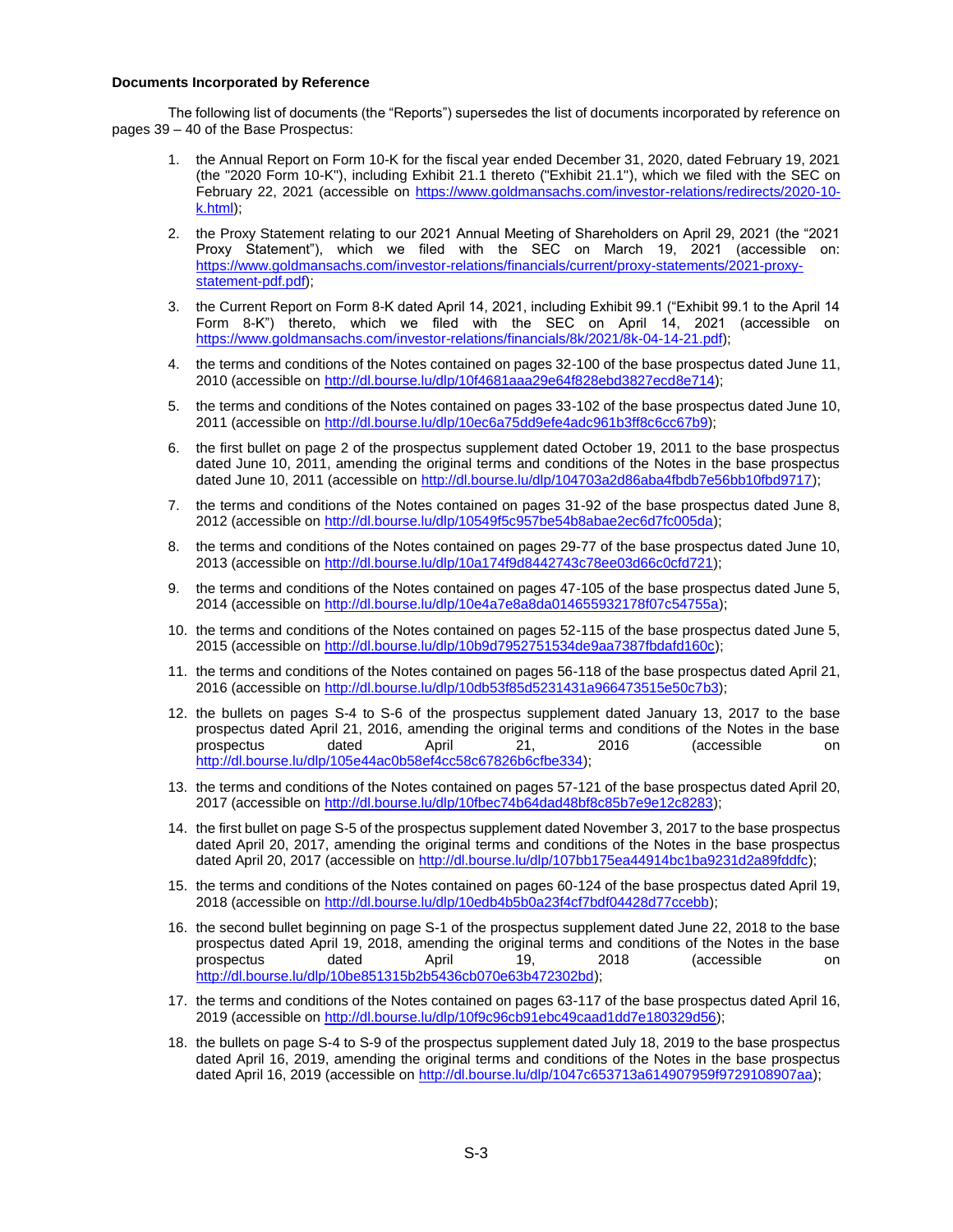- 19. the bullets on page S-3 to S-5 of the prospectus supplement dated August 6, 2019 to the base prospectus dated April 16, 2019, amending the original terms and conditions of the Notes in the base prospectus dated April 16, 2019 (accessible on [http://dl.bourse.lu/dlp/1049540c6fdb9b4a3b8e339908c1f91a28\)](http://dl.bourse.lu/dlp/1049540c6fdb9b4a3b8e339908c1f91a28);
- 20. the bullets on page S-1 to S-3 of the prospectus supplement dated January 15, 2020 to the base prospectus dated April 16, 2019, amending the original terms and conditions of the Notes in the base prospectus dated April 16, 2019 (accessible on [http://dl.bourse.lu/dlp/109da67257297e4282b6710668e9aff305\)](http://dl.bourse.lu/dlp/109da67257297e4282b6710668e9aff305);
- 21. the terms and conditions of the Notes contained on pages 43 106 of the base prospectus dated April 15, 2020 (accessible o[n http://dl.bourse.lu/dlp/1044fb499d1f9e4fff91d428b0115744b4\)](http://dl.bourse.lu/dlp/1044fb499d1f9e4fff91d428b0115744b4);
- 22. the bullets on page S-2 of the prospectus supplement dated May 4, 2020, amending the original terms and conditions of the Notes in the base prospectus dated April 15, 2020 (accessible on [http://dl.bourse.lu/dlp/107a65f5e7ecd241f9b932fdb9a0d5afb5\)](http://dl.bourse.lu/dlp/107a65f5e7ecd241f9b932fdb9a0d5afb5);
- 23. the Quarterly Report on Form 10-Q for the fiscal quarter ended March 31, 2021, dated May 3, 2021 (the "2021 First Quarter Form 10-Q"), which we filed with the SEC on May 4, 2021 (accessible on https://www.goldmansachs.com/investor-relations/financials/10g/2021/first-quarter-2021-10-g.pdf);
- 24. the Current Report on Form 8-K dated July 13, 2021, including Exhibit 99.1 thereto, which we filed with the SEC on July 13, 2021 (accessible o[n https://www.goldmansachs.com/investor](https://www.goldmansachs.com/investor-relations/financials/8k/2021/8k-07-13-21.pdf)[relations/financials/8k/2021/8k-07-13-21.pdf\)](https://www.goldmansachs.com/investor-relations/financials/8k/2021/8k-07-13-21.pdf); and
- 25. the 2021 Second Quarter Form 10-Q (accessible o[n https://www.goldmansachs.com/investor](https://www.goldmansachs.com/investor-relations/financials/10q/2021/second-quarter-2021-10-q.pdf)[relations/financials/10q/2021/second-quarter-2021-10-q.pdf\)](https://www.goldmansachs.com/investor-relations/financials/10q/2021/second-quarter-2021-10-q.pdf).

The following table supersedes the table contained on pages  $41 - 42$  of the Base Prospectus and indicates where information required by Article 25(1) of Commission Delegated Regulation (EU) 2019/980 (the "Prospectus Regulation Implementing Regulation") to be disclosed in, and incorporated by reference into, this Prospectus Supplement can be found in the Reports. Unless otherwise specified, page references are to the body of each Report rather than to exhibits attached thereto.

# **Information required by the Prospectus Regulation Document/Location Implementing Regulation**

## **Information about us**

| Risk factors (Annex 6, Section 3.1 of the Prospectus Regulation<br>Implementing Regulation [ <i>mplementing Regulation</i> [ <i>mplementing Regulation</i> [ <i>mmmmmmmmmmmmmmmmmmmmm</i> | 2020 Form 10-K (pp. 26 - 50)                                               |
|-------------------------------------------------------------------------------------------------------------------------------------------------------------------------------------------|----------------------------------------------------------------------------|
| History and development of our company (Annex 6, Section 4.1)<br>of the Prospectus Regulation Implementing Regulation)                                                                    | 2020 Form 10-K (p. 1)                                                      |
| Information on the material changes in the issuer's borrowing or<br>funding structure since the last financial year (Annex 6, Section                                                     | 2020 Form 10-K (pp. 72-75,116-119,171-174)                                 |
| Description of the expected financing of the issuer's activities                                                                                                                          | 2020 Form 10-K (pp. 72-75)                                                 |
| <b>Business overview</b>                                                                                                                                                                  |                                                                            |
| Our principal activities (Annex 6, Section 5.1.1 of the Prospectus                                                                                                                        | 2020 Form 10-K (pp. 1-5,120)                                               |
| Our principal markets (Annex 6, Section 5.1.1 of the Prospectus                                                                                                                           | 2020 Form 10-K (pp. 7-8,52,200-201)                                        |
| Organizational structure (Annex 6, Section 6 of the Prospectus                                                                                                                            | 2020 Form 10-K (pp. 32-33, Exhibit 21.1)                                   |
| Trend information (Annex 6, Section 7 of the Prospectus                                                                                                                                   | 2021 Second Quarter Form 10-Q (pp. 98 -161)<br>2020 Form 10-K (pp. 53-111) |
| Administrative, management and supervisory bodies, including<br>conflicts of interest (Annex 6, Section 9 of the Prospectus                                                               | 2021 Proxy Statement (pp. 7-30, 91 - 94)<br>2020 Form 10-K (pp. 23-24)     |
| Beneficial owners of more than five per cent. (Annex 6,<br>Section 10 of the Prospectus Regulation Implementing                                                                           | 2021 Proxy Statement (pp. 97)                                              |